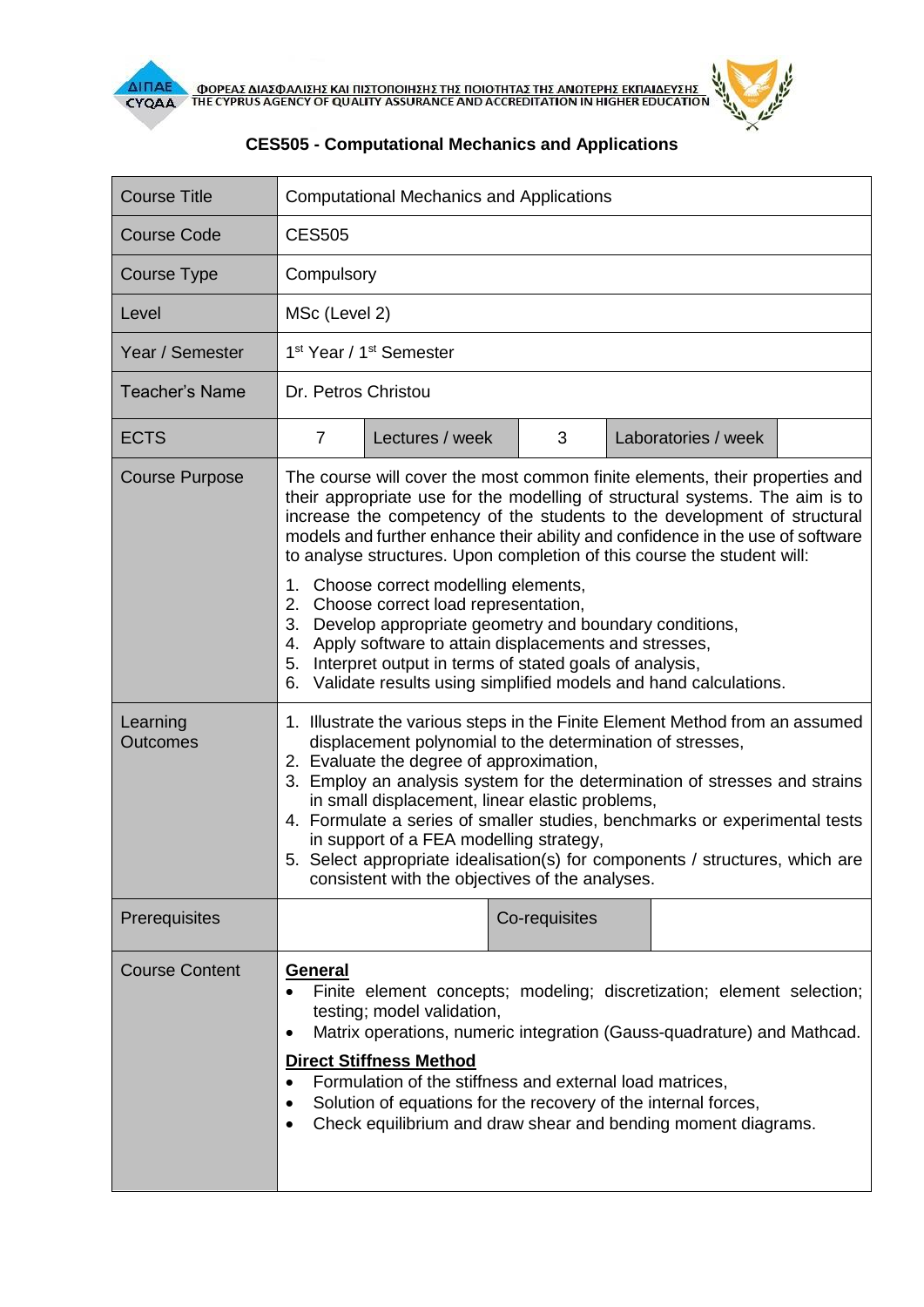

┱

Г



|                         | Line elements (1-D)<br>Axial line element (bar); C0 shape functions (interpolation functions);<br>element matrix formulation; integration; loads; assembly of global<br>matrices; solution; force recovery; coordinate transformations,<br>Element matrix formulation techniques,<br>٠<br>Flexural line element (beam); C1 shape functions (interpolation<br>٠<br>functions); element matrix formulation; integration; loads; assembly of<br>global matrices; solution; force recovery; coordinate transformations.<br>Surface (area) elements (2-D)<br>functions; strain-displacement<br>Shape<br>constitutive<br>relationships;<br>relationships (stress-strain relationships, material models),<br>Plane-stress, plane-strain, and axi-symmetric analysis using rectangular<br>٠<br>elements; locking; full vs. reduced integration; spurious modes;<br>incompatible modes; stress recovery; interpretation of analysis results<br>(principal stress, effective stress),<br>Isoparametric surface element formulations; shape functions; consistent<br>٠<br>loads; effects of element distortion; stress recovery, extrapolation, and<br>smoothing,<br>Plate bending elements; Kirchoff vs. Mindlin formulations; constitutive<br>$\bullet$<br>relationships; interpretation of analysis results (principal moments and<br>shears),<br>Flat shell elements; superposition of membrane and plate bending; drilling<br>٠<br>DOF,<br>Axisymmetric elements.<br>Volume (solid) elements (3-D)<br>Isoparametric volume (solid brick) elements; shape functions; constitutive |  |  |  |  |
|-------------------------|----------------------------------------------------------------------------------------------------------------------------------------------------------------------------------------------------------------------------------------------------------------------------------------------------------------------------------------------------------------------------------------------------------------------------------------------------------------------------------------------------------------------------------------------------------------------------------------------------------------------------------------------------------------------------------------------------------------------------------------------------------------------------------------------------------------------------------------------------------------------------------------------------------------------------------------------------------------------------------------------------------------------------------------------------------------------------------------------------------------------------------------------------------------------------------------------------------------------------------------------------------------------------------------------------------------------------------------------------------------------------------------------------------------------------------------------------------------------------------------------------------------------------------------------------------------------------|--|--|--|--|
| Teaching<br>Methodology | relationships.<br>The course will be presented through theoretical lectures in class. The<br>lectures will present to the student the course content and allow for questions.<br>Part of the material will be presented using visual aids. The aim is to<br>familiarize the student with the different and faster pace of presentation and<br>also allow the instructor to present related material (photographs etc.) that<br>would otherwise be very difficult to do. The learning process will be enhanced<br>with the requirement from the student to solve exercises. These include self-<br>evaluation exercises which will be solved in class. These exercises will not be<br>graded. Exercises will also be given as homework (final project) which will be<br>part of their assessment. Besides from the notes taken by students in class,<br>all of the course material will be made available through the class website and<br>also through the eLearning platform. Finally the instructor will be available to<br>students during office hours or by appointment in order to provide any<br>necessary tutoring.                                                                                                                                                                                                                                                                                                                                                                                                                                                |  |  |  |  |
| <b>Bibliography</b>     | <b>Textbooks:</b>                                                                                                                                                                                                                                                                                                                                                                                                                                                                                                                                                                                                                                                                                                                                                                                                                                                                                                                                                                                                                                                                                                                                                                                                                                                                                                                                                                                                                                                                                                                                                          |  |  |  |  |
|                         | "Finite Element Modelling for stress analysis", R. Cook, Wiley, 1995;<br>1.                                                                                                                                                                                                                                                                                                                                                                                                                                                                                                                                                                                                                                                                                                                                                                                                                                                                                                                                                                                                                                                                                                                                                                                                                                                                                                                                                                                                                                                                                                |  |  |  |  |
|                         | 2. "Structural Analysis: Principles, Methods and Modelling", Gianluca Razni,<br>Raymond Ian Gilbert, CRC - Taylod and Francis, 2018;                                                                                                                                                                                                                                                                                                                                                                                                                                                                                                                                                                                                                                                                                                                                                                                                                                                                                                                                                                                                                                                                                                                                                                                                                                                                                                                                                                                                                                       |  |  |  |  |
|                         | <b>References:</b>                                                                                                                                                                                                                                                                                                                                                                                                                                                                                                                                                                                                                                                                                                                                                                                                                                                                                                                                                                                                                                                                                                                                                                                                                                                                                                                                                                                                                                                                                                                                                         |  |  |  |  |
|                         | 1. "Matrix<br><b>Methods</b><br>Advanced<br>Structural<br>for<br>Analysis",<br><b>Manolis</b><br>Papadrakakis, Evangelos Sapountzakis, Elsevier Science, Nov 2017.                                                                                                                                                                                                                                                                                                                                                                                                                                                                                                                                                                                                                                                                                                                                                                                                                                                                                                                                                                                                                                                                                                                                                                                                                                                                                                                                                                                                         |  |  |  |  |